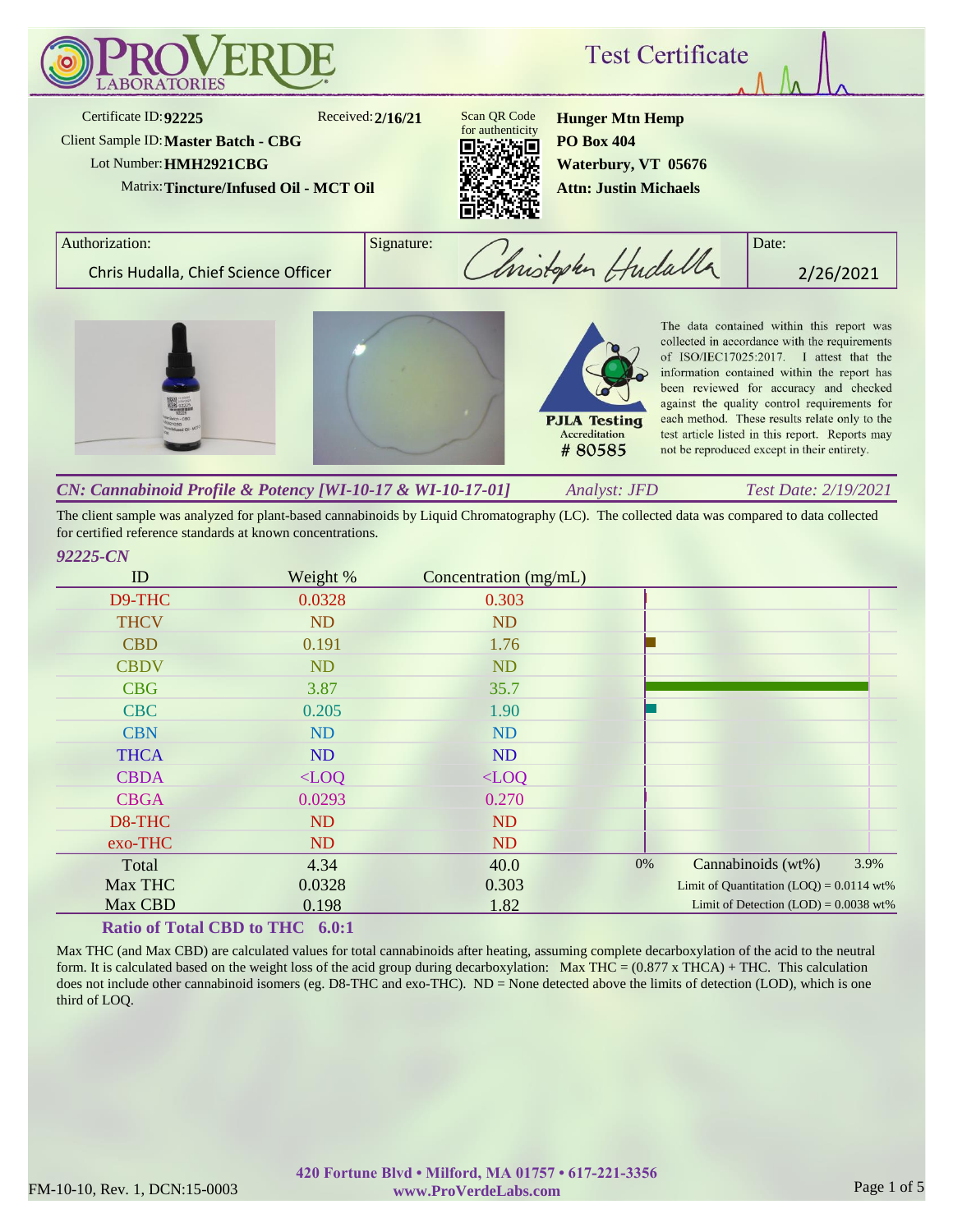|  | <b>HM: Heavy Metal Analysis [WI-10-13]</b> | <i>Analyst: CJS</i> | <b>Test Date: 2/20/2021</b> |
|--|--------------------------------------------|---------------------|-----------------------------|
|--|--------------------------------------------|---------------------|-----------------------------|

This test method was performed in accordance with the requirements of ISO/IEC 17025. These results relate only to the test article listed in this report. Reports may not be reproduced except in their entirety.

| 92225-HM |         |                                     |      |     | Use Limits <sup>2</sup> ( $\mu$ g/kg) |               |
|----------|---------|-------------------------------------|------|-----|---------------------------------------|---------------|
| Symbol   | Metal   | Conc. $\frac{1}{\mu}$ ( $\mu$ g/kg) | RL   | All | Ingestion                             | <b>Status</b> |
| As       | Arsenic | ${\rm ND}$                          | 50.0 | 200 | 1,500                                 | <b>PASS</b>   |
| Cd       | Cadmium | $\mathop{\rm ND}\nolimits$          | 50.0 | 200 | 500                                   | <b>PASS</b>   |
| Hg       | Mercury | ${\rm ND}$                          | 50.0 | 100 | 1,500                                 | <b>PASS</b>   |
| Pb       | Lead    | ${\rm ND}$                          | 50.0 | 500 | 1,000                                 | <b>PASS</b>   |

1) ND = None detected above the indicated Reporting Limit (RL)

2) MA Dept. of Public Health: Protocol for MMJ and MIPS, Exhibit 4(a) for all products.

3) USP exposure limits based on daily oral dosing of 1g of concentrate for a 110 lb person.

| <b>MB1: Microbiological Contaminants [WI-10-09]</b> | Analyst: MM | <i>Test Date: 2/22/2021</i> |
|-----------------------------------------------------|-------------|-----------------------------|
|-----------------------------------------------------|-------------|-----------------------------|

This test method was performed in accordance with the requirements of ISO/IEC 17025. These results relate only to the test article listed in this report. Reports may not be reproduced except in their entirety.

# *92225-MB1*

| Symbol | Analysis                                       | <b>Results</b> | Units    | Limits $*$      | <b>Status</b> |
|--------|------------------------------------------------|----------------|----------|-----------------|---------------|
| AC     | <b>Total Aerobic Bacterial Count</b>           | <100           | $CFU/\g$ | $100,000$ CFU/g | <b>PASS</b>   |
| CC.    | <b>Total Coliform Bacterial Count</b>          | <100           | CFU/g    | $1,000$ CFU/g   | <b>PASS</b>   |
| EB     | <b>Total Bile Tolerant Gram Negative Count</b> | <100           | $CFU/\g$ | $1,000$ CFU/g   | <b>PASS</b>   |
| YM     | Total Yeast & Mold                             | <100           | CFU/g    | $10,000$ CFU/g  | <b>PASS</b>   |

Recommended limits established by the American Herbal Pharmacopoeia (AHP) monograph for Cannabis Inflorescence [2013], for consumable botanical products, including processed and unprocessed cannabis materials, and solvent-based extracts. Note: All recorded Microbiological tests are within the established limits.

|  | <b>MB2: Pathogenic Bacterial Contaminants [WI-10-10]</b><br>Analyst: MM | Test Date: 2/23/2021 |
|--|-------------------------------------------------------------------------|----------------------|
|--|-------------------------------------------------------------------------|----------------------|

This test method was performed in accordance with the requirements of ISO/IEC 17025. These results relate only to the test article listed in this report. Reports may not be reproduced except in their entirety.

## *92225-MB2*

| Test ID    | <b>Analysis</b>  | <b>Results</b> | Units | Limits $*$   | <b>Status</b> |
|------------|------------------|----------------|-------|--------------|---------------|
| 92225-ECPT | E. coli $(0157)$ | Negative       | NA    | Non Detected | <b>PASS</b>   |
| 92225-SPT  | Salmonella       | Negative       | NA    | Non Detected | <b>PASS</b>   |

Note: All recorded pathogenic bacteria tests passed.

| <b>MY: Mycotoxin Testing [WI-10-05]</b> | <i>Analyst: SLC</i> | Test Date: 2/20/2021 |
|-----------------------------------------|---------------------|----------------------|
|                                         |                     |                      |

This test method was performed in accordance with the requirements of ISO/IEC 17025. These results relate only to the test article listed in this report. Reports may not be reproduced except in their entirety.

## *92225-MY*

| Test ID                 | Date      | <b>Results</b> | <b>MDL</b> | Limits                           | Status*     |
|-------------------------|-----------|----------------|------------|----------------------------------|-------------|
| Total Aflatoxin         | 2/20/2021 | $<$ MDL        | 2 ppb      | $\langle 20 \text{ ppb} \rangle$ | <b>PASS</b> |
| <b>Total Ochratoxin</b> | 2/20/2021 | < MDL          | 3 ppb      | $<$ 20 ppb                       | <b>PASS</b> |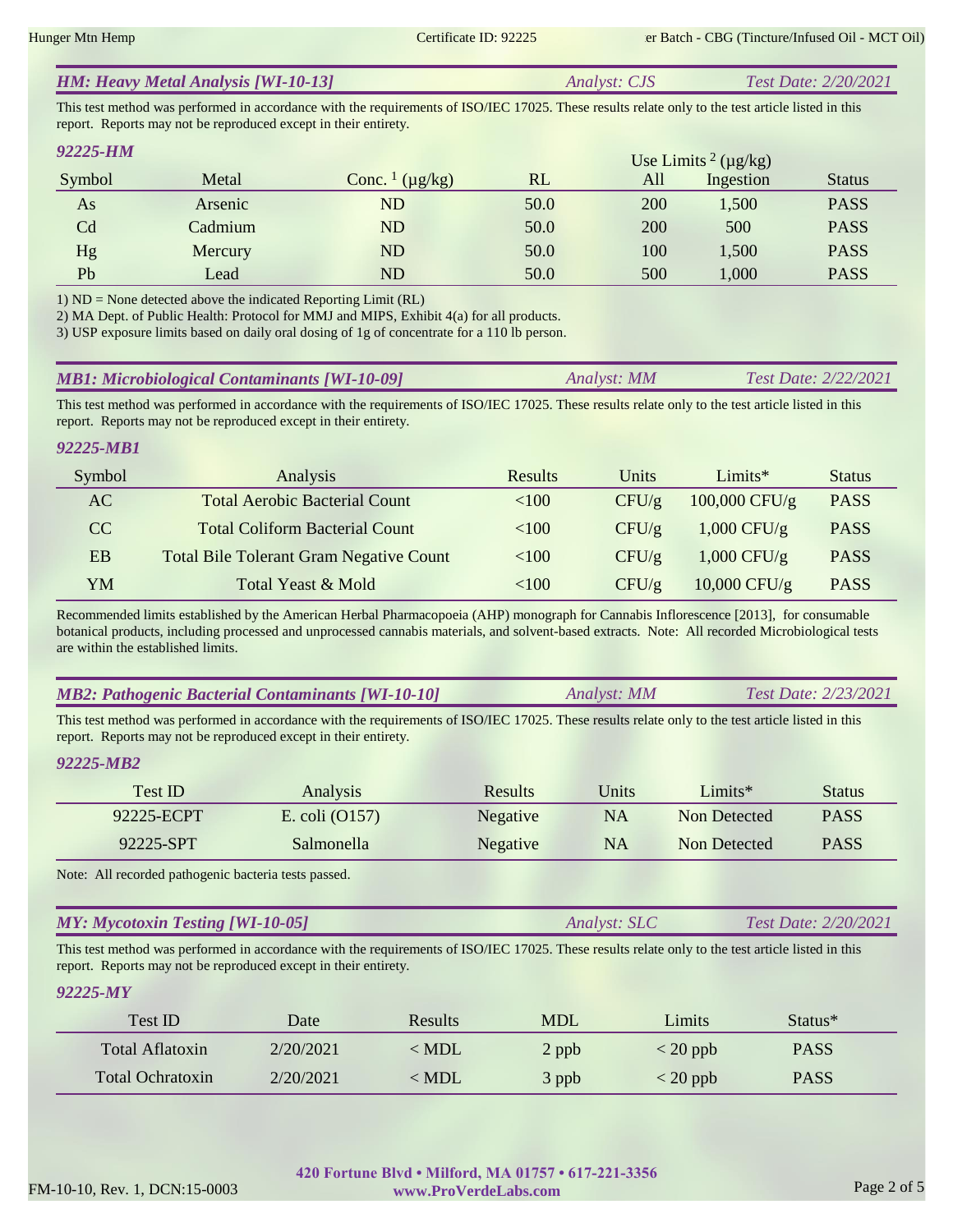|  | <b>PST: Pesticide Analysis [WI-10-11]</b> | <i>Analyst: CJS</i> | Test Date: 2/23/2021 |
|--|-------------------------------------------|---------------------|----------------------|
|--|-------------------------------------------|---------------------|----------------------|

The client sample was analyzed for pesticides using Liquid Chromatography with Mass Spectrometric detection (LC/MS/MS). The method used for sample prep was based on the European method for pesticide analysis (EN 15662).

# *92225-PST*

| Analyte            | <b>CAS</b>    | Result    | Units | <b>LLD</b> | Limits (ppb) | <b>Status</b> |
|--------------------|---------------|-----------|-------|------------|--------------|---------------|
| Abamectin          | 71751-41-2    | ND        | ppb   | 0.20       | 10           | <b>PASS</b>   |
| Spinosad           | 168316-95-8   | ND        | ppb   | 0.10       | 10           | <b>PASS</b>   |
| Pyrethrin          | 8003-34-7     | ND        | ppb   | 0.10       | 10           | <b>PASS</b>   |
| Trifloxystrobin    | 141517-21-7   | ND        | ppb   | 0.10       | 100          | <b>PASS</b>   |
| Spirotetramat      | 203313-25-1   | ND        | ppb   | 0.10       | 100          | <b>PASS</b>   |
| Spiromesifen       | 283594-90-1   | ND        | ppb   | 0.10       | 100          | <b>PASS</b>   |
| Piperonyl butoxide | $51-03-6$     | ND        | ppb   | 0.10       | 3000         | <b>PASS</b>   |
| Paclobutrazol      | 76738-62-0    | ND        | ppb   | 0.10       | 10           | <b>PASS</b>   |
| Myclobutanil       | 88671-89-0    | ND        | ppb   | 0.10       | 100          | <b>PASS</b>   |
| Imidacloprid       | 138261-41-3   | ND        | ppb   | 0.10       | 5000         | <b>PASS</b>   |
| Imazalil           | 35554-44-0    | ND        | ppb   | 0.10       | 10           | <b>PASS</b>   |
| Fenoxycarb         | 72490-01-8    | ND        | ppb   | 0.10       | 10           | <b>PASS</b>   |
| Etoxazole          | 153233-91-1   | ND        | ppb   | 0.10       | 100          | <b>PASS</b>   |
| <b>Dichlorvos</b>  | $62 - 73 - 7$ | ND        | ppb   | 3.00       | 10           | <b>PASS</b>   |
| Cyfluthrin         | 68359-37-5    | ND        | ppb   | 0.50       | 2000         | <b>PASS</b>   |
| <b>Bifenthrin</b>  | 82657-04-3    | ND        | ppb   | 0.20       | 3000         | <b>PASS</b>   |
| <b>Bifenazate</b>  | 149877-41-8   | <b>ND</b> | ppb   | 0.10       | 100          | <b>PASS</b>   |
| Azoxystrobin       | 131860-33-8   | ND        | ppb   | 0.10       | 100          | <b>PASS</b>   |

\* Testing limits established by the Massachusetts Department of Public Health, Protocol for Sampling and Analysis of Finished Medical Marijuana Products and Marijuana-Infused Products for Massachusetts Registered Medical Marijuana Dispensaries, Exhibit 5. ND indicates "none detected" above the lower limit of detection (LLD). Analytes marked with (\*) indicate analytes for which no recovery was observed for a pre-spiked matrix sample due to matrix interference.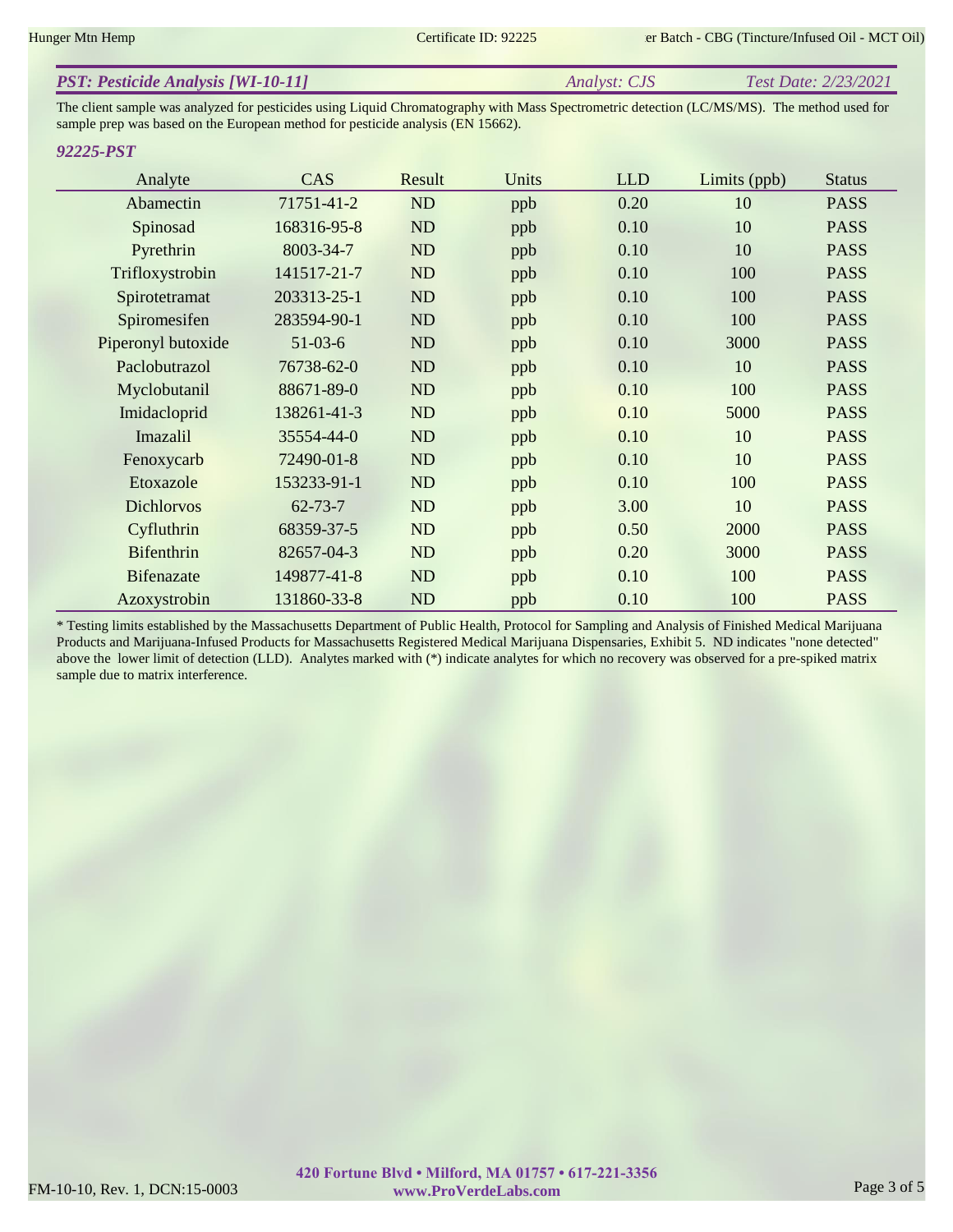*Analyst: AEG Test Date: 2/20/2021*

# *TP: Terpenes Profile [WI-10-27]*

Client sample analysis was performed using full evaporative technique (FET) headspace sample delivery and gas chromatographic (GC) compound separation. A combination of flame ionization detection (FID) and/or mass spectrometric (MS) detection with mass spectral confirmation against the National Institute of Standards and Technology (NIST) Mass Spectral Database, Revision 2017 were used. Chromatographic and/or mass spectral data were processed by quantitatively comparing the analytical peak areas against calibration curves prepared from certified reference standards.

# *92225-TP*

| Compound            | CAS            | Conc. $(wt\%)$ | Conc. (ppm) | <b>Qualitative Profile</b> |
|---------------------|----------------|----------------|-------------|----------------------------|
| alpha-pinene        | $80 - 56 - 8$  | 0.0033         | 32.6        |                            |
| camphene            | 79-92-5        | $<\!\!RL$      | $<\!\!RL$   |                            |
| sabinene*           | 3387-41-5      | ND             | ND          |                            |
| beta-myrcene        | 123-35-3       | 0.0405         | 405         |                            |
| beta-pinene         | $127 - 91 - 3$ | 0.0026         | 25.7        |                            |
| alpha-phellandrene  | 99-83-2        | $\rm ND$       | $\rm ND$    |                            |
| delta-3-carene      | 13466-78-9     | $<\!\!RL$      | $<\!\!RL$   |                            |
| alpha-terpinene     | 99-86-5        | ND             | $\rm ND$    |                            |
| alpha-ocimene       | 502-99-8       | $<\!\!RL$      | $<\!\!RL$   |                            |
| D-limonene          | 138-86-3       | 0.0051         | 50.5        |                            |
| p-cymene            | 99-87-6        | $<\!\!RL$      | $<\!\!RL$   |                            |
| cis-beta-ocimene    | 3338-55-4      | 0.0048         | 47.9        |                            |
| eucalyptol          | 470-82-6       | ND             | ND          |                            |
| gamma-terpinene     | 99-85-4        | ${\rm ND}$     | ND          |                            |
| terpinolene         | 586-62-9       | ND             | $\rm ND$    |                            |
| linalool            | 78-70-6        | 0.0018         | 18.3        |                            |
| L-fenchone*         | 7787-20-4      | $<\!\!RL$      | $<\!\!RL$   |                            |
| isopulegol          | 89-79-2        | ND             | ND          |                            |
| menthol*            | 89-78-1        | ND             | ND          |                            |
| geraniol            | $106 - 24 - 1$ | $\rm ND$       | ND          |                            |
| beta-caryophyllene  | $87 - 44 - 5$  | 0.0451         | 451         |                            |
| alpha-humulene      | 6753-98-6      | 0.0116         | 116         |                            |
| cis-nerolidol       | 3790-78-1      | ND             | ND          |                            |
| trans-nerolidol     | 40716-66-3     | $\rm ND$       | $\rm ND$    |                            |
| guaiol              | 489-86-1       | $\rm ND$       | $\rm ND$    |                            |
| caryophyllene oxide | 1139-30-6      | $\rm ND$       | $\rm ND$    |                            |
| alpha-bisabolol     | 23089-26-1     | ND             | $\rm ND$    |                            |
|                     |                |                | ppm         | 250.00<br>500.00<br>0.00   |

## Total Terpene: 0.1 wt%

\* Certified reference standard not available for this compound. Concentration is estimated using the response factor from alpha-pinene. ND = None Detected. RL = Reporting Limit of 5 ppm.